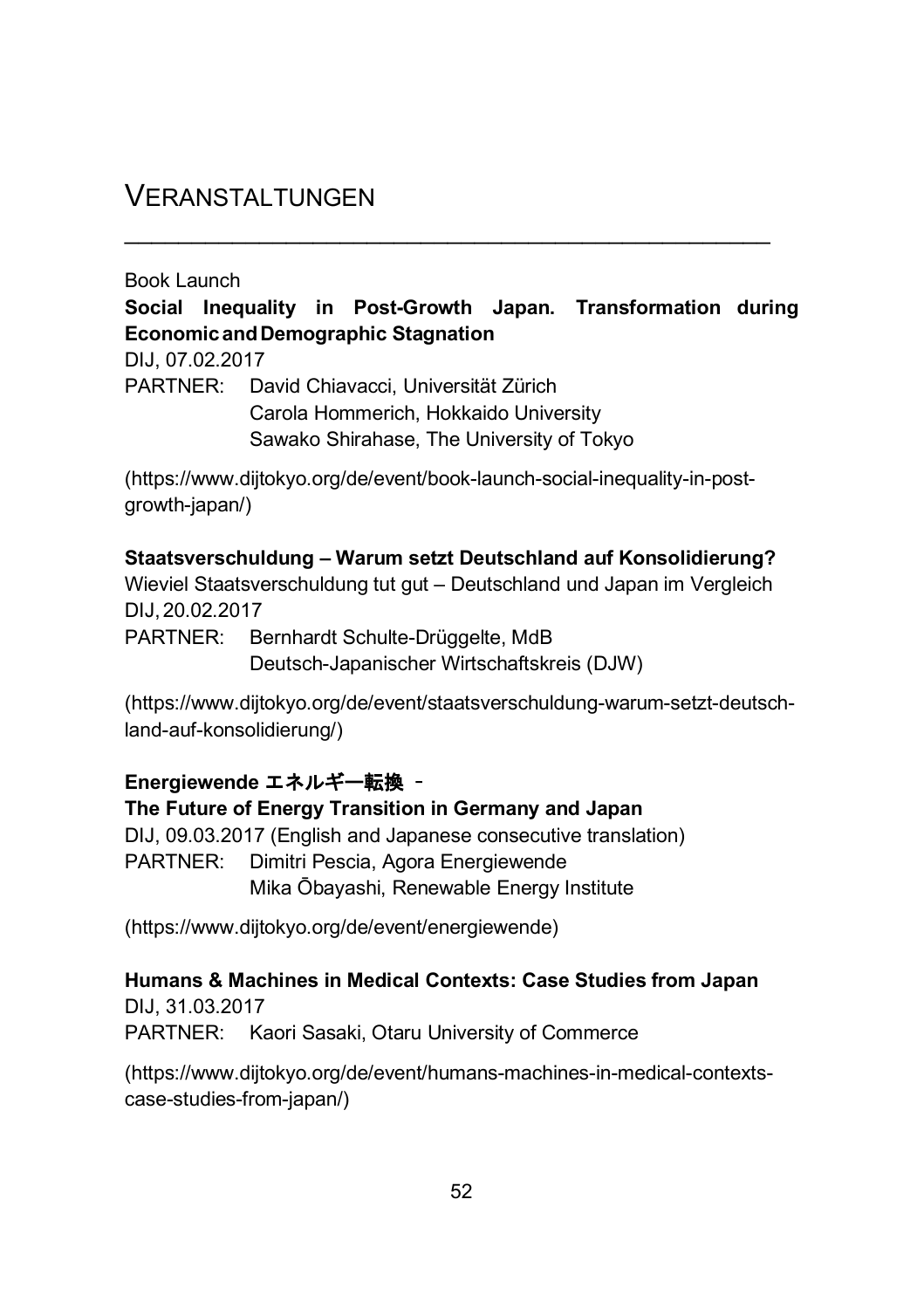# **Demographischer Wandel als kommunalpolitische Herausforderung – Lösungsstrategien japanischer und deutscher Gemeinden**

Tokyo, 12.05.2017

PARTNER: Bundesministerium für Familie, Senioren, Frauen und Jugend Forschungsgesellschaft für Gerontologie Japanisch-Deutsches Zentrum Berlin (JDZB) Mitsubishi Research Institute (MRI)

(https://www.dijtokyo.org/de/event/demographischer-wandel-als-kommunalpolitische-herausforderung-losungsstrategien-japanischer-und-deutschergemeinden/)

### **Institutspanel: Diversity and the Diversification of Work and the Workplace in Japan**

Tokyo, 09.07.2017 Rahmenveranstaltung: Asian Studies Conference Japan (ASCJ), Rikkyo **University** 

### **The Development of (Social) Robots for Health Care Scenarios: Hopes, Concerns and Limits**

DIJ, 26.07.2017 Partner: Diego Compagna, Technische Universität Berlin

(https://www.dijtokyo.org/de/event/the-development-of-social-robots-forhealth-care-scenarios-hopes-concerns-and-limits/)

### **Migration and East Asian Societies: Comparative Perspectives**

DIJ, 28.07.2017

Partner: Transnational Research Group der Max Weber Stiftung an der Hong Kong Baptist University

https://www.dijtokyo.org/de/event/migration-and-east-asian-societies-comparative-perspectives/)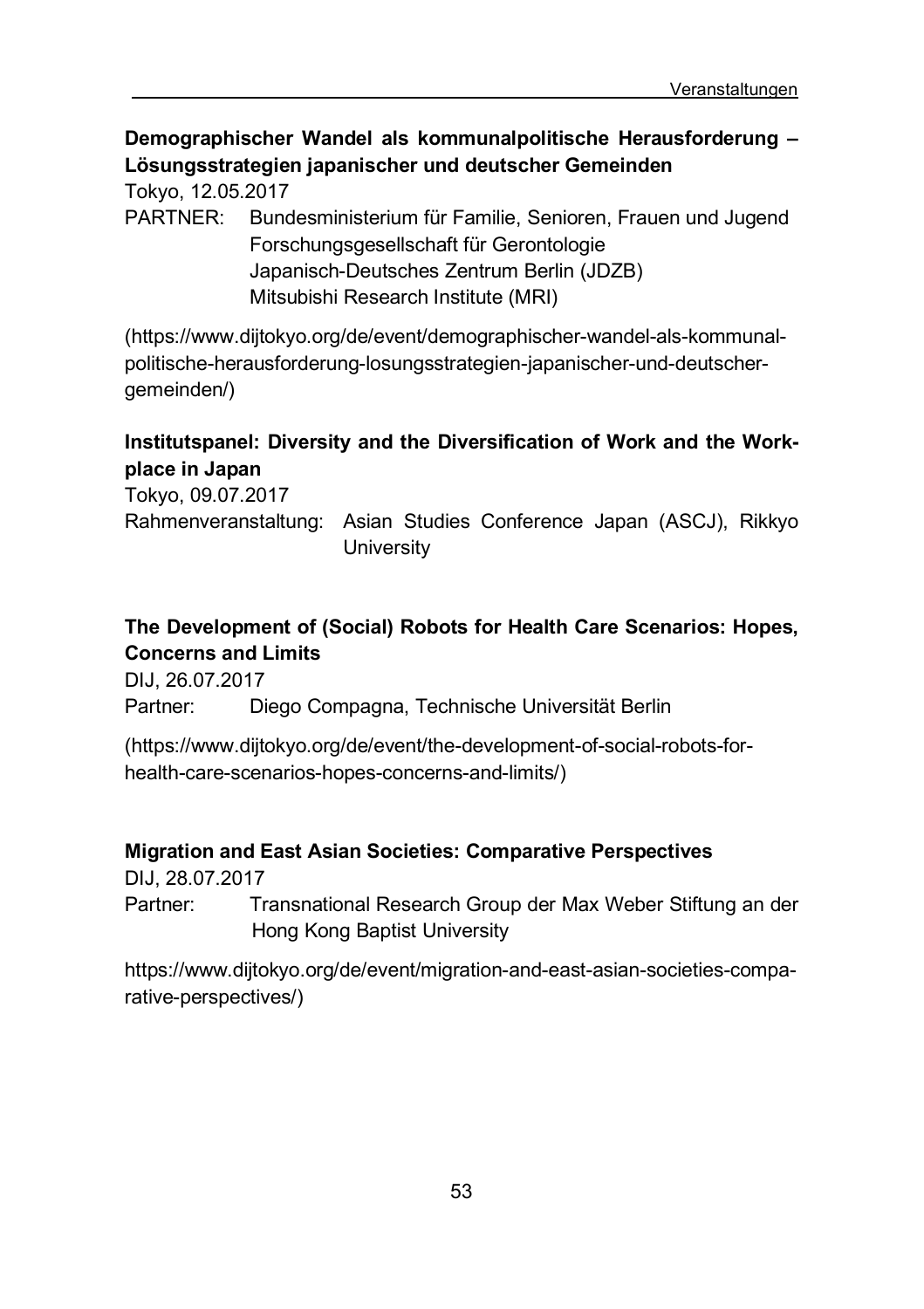### **Institutspanel: Interdisciplinary Perspectives on Work-related Diversity and Diversification in Japan**

Lissabon, 31.08.2017

Rahmenveranstaltung: 15th EAJS Conference, European Association for Japanese Studies (EAJS)

# **Do Labour Market Inequalities Erode Support for Democracy? Experiences and Perspectives from France, Germany and Japan**

Paris, 06.10. – 07.10. 2017

Partner: L'École des Hautes Études en Sciences Sociales (EHESS), Paris

Japanese-German Center Berlin (JDZB)

(https://www.dijtokyo.org/de/event/do-labour-market-inequalities-erodesupport-for-democracy-experiences-and-perspectives-from-france-germanyand-japan/)

VSJF Jahrestagung 2017

#### **Rural Japan Revisited – Autonomy and Heteronomy in the Peripheries"** Wien, 31.10. – 02.11.2017

Partner: Institut für Japanologie, Universität Wien Vereinigung für Sozialwissenschaftliche Japanforschung e.V. (VSJF)

(https://www.dijtokyo.org/de/event/vsjf-annual-conference-2017/)

# **From Flexible Rigidities to Embracing Diversity? Work-related Diversity and Its Implications in Japan and Beyond**

DIJ, 30.11. – 01.12.2017

(https://www.dijtokyo.org/de/event/from-flexible-rigidities-to-embracingdiversity-work-related-diversity-and-its-implications-in-japan-and-beyond-2/)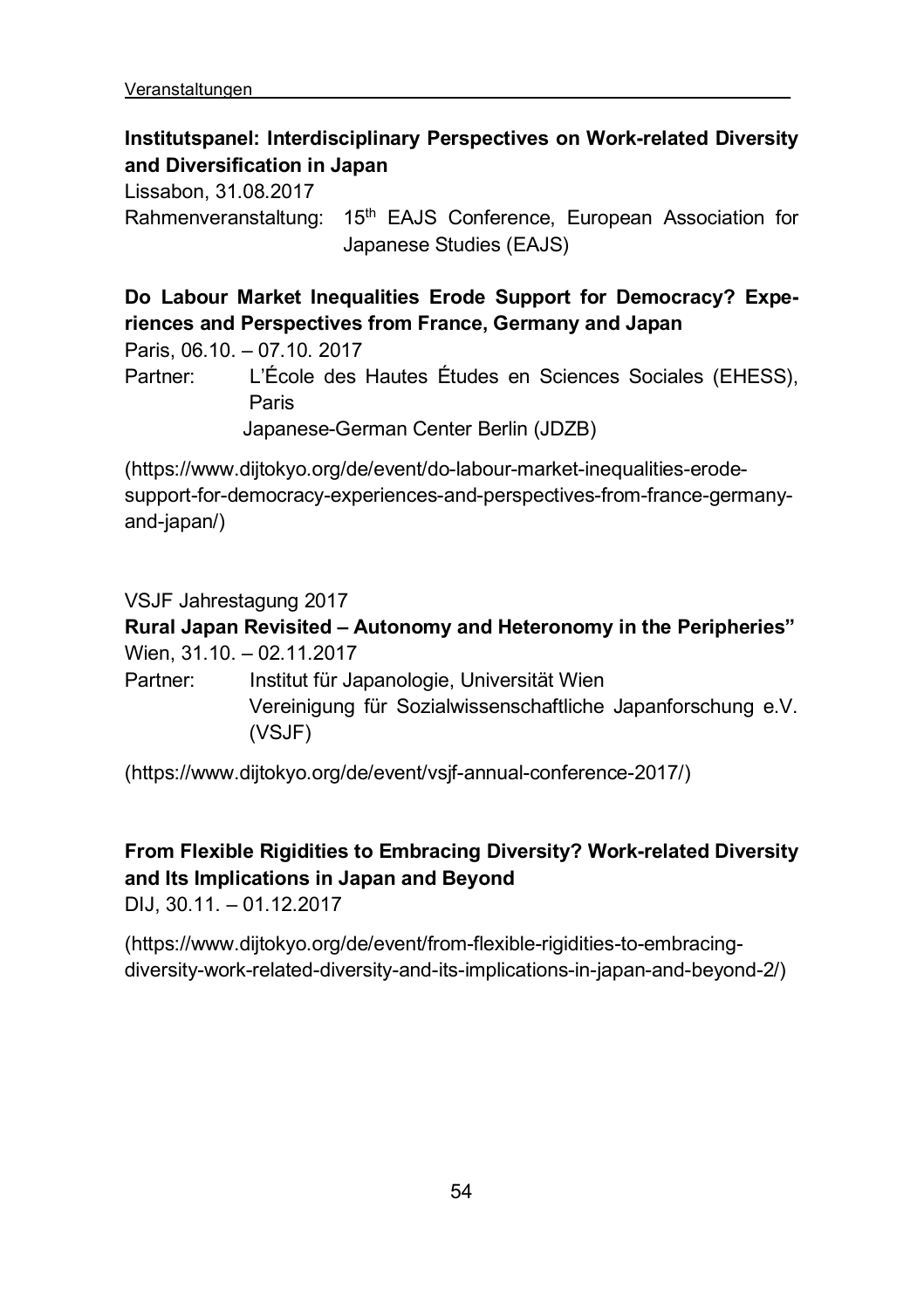# DIJ FORUM

Die Vorträge sind als Audio-Podcast auf unserer Homepage eingestellt, sofern die Redner hierzu ihr Einverständnis gaben.

| Who Pays for Whom? Intergenerational Transfers in Japan and Germany<br>Naohiro OGAWA, The University of Tokyo                                                         |              |  |
|-----------------------------------------------------------------------------------------------------------------------------------------------------------------------|--------------|--|
| Gerhard NAEGELE, Technical University of Dortmund                                                                                                                     | (23.02.2017) |  |
| The Status of Japanese Career Women in their Professional and Private<br>Life                                                                                         |              |  |
| Markus PUDELKO, The University of Tübingen                                                                                                                            |              |  |
| Noelle TAKAHASHI, Women's Leadership Advocate                                                                                                                         | (22.03.2017) |  |
| Living Diversity: A Comparative View on Identity, Gender and Sexual<br>Orientation in Contemporary Japan and Germany<br>İpek İPEKÇIOĞLU, Tomoya HOSODA, Akiko SHIMIZU |              |  |
| Joint event with the German Embassy, Institute for Foreign Cultural Relations                                                                                         |              |  |
| (ifa), Supported by TELL                                                                                                                                              | (11.05.2017) |  |
| <b>Changing Dynamics of Multilevel Democracy in Japan</b><br>Ken Victor Leonard HIJINO, Kyoto University                                                              |              |  |
| Kyohei YAMADA, Rikkyo University                                                                                                                                      | (28.09.2017) |  |
| Japan Votes (again): A Review of the Lower House Election 2017<br>Koichi NAKANO, Sophia University                                                                    |              |  |
| Chris WINKLER, Hokkaido University                                                                                                                                    | (26.10.2017) |  |
| From Flexible Rigidities to Embracing Diversity? Work-Related Diversity<br>and its Implications in Japan and Beyond                                                   |              |  |
| Andrea Dorothea BÜHRMANN, Georg-August-Universität Göttingen                                                                                                          |              |  |
| Mieko TAKENOBU, Wako University, Tokyo                                                                                                                                | (01.12.2017) |  |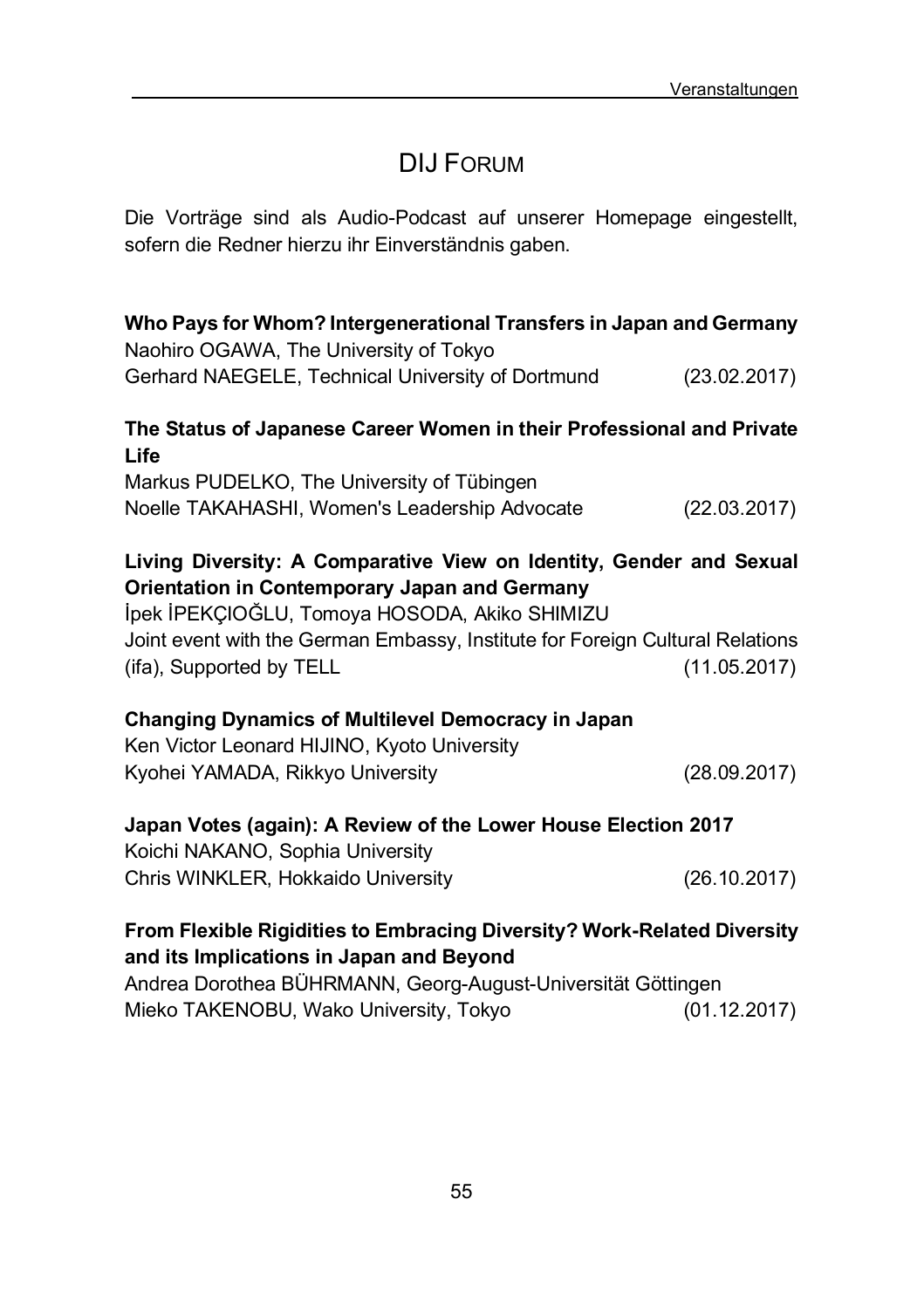# STUDY GROUPS

Die DIJ Study Groups sind informelle Foren für junge Wissenschaftler. In der Regel einmal monatlich stellt ein Referent laufende Forschungsarbeiten zur Diskussion.

#### **DIJ History and Humanities Study Group**

Organisation: Ronald Saladin, Torsten Weber

| The Ideologue and Activist Okawa Shūmei (1886-1957).                                                                                       |            |  |
|--------------------------------------------------------------------------------------------------------------------------------------------|------------|--|
| Florian NEUMANN, Kagawa University, Takamatsu                                                                                              | 26.01.2017 |  |
| Towards an Intellectual History of Japan's 1980s Bubble Culture and<br>Economy.<br>Urs Matthias ZACHMANN, Freie Universität Berlin         | 23.03.2017 |  |
|                                                                                                                                            |            |  |
| Seoul's Namsan under Japanese Influence - Japanese Ritual Life and<br>Assimilation Policy in Korea, 1890-1945.                             |            |  |
| Juljan BIONTINO, Chiba University                                                                                                          | 25.05.2017 |  |
| Revolution and Empire: The Northern Expedition in the Japanese Press 1926-<br>1928.                                                        |            |  |
| Andrea REVELANT, Ca' Foscari University of Venice                                                                                          | 08.06.2017 |  |
| Womenomics - Remedy or Illusion?                                                                                                           |            |  |
| Judit HIDASI, Budapest Business School                                                                                                     | 26.06.2017 |  |
| Gender Representations in East Asian Television Advertisements: Hong Kong,<br>Japan, and South Korea                                       |            |  |
| Michael PRIELER, Hallym University                                                                                                         | 06.07.2017 |  |
| Transcultural Potentials of Japanese Fan Work: First Field Results                                                                         |            |  |
| Katharina HÜLSMANN, DIJ                                                                                                                    | 17.08.2017 |  |
| Prolonging Youthfulness: An Investigation of the bimajo Phenomenon in<br>Japan                                                             |            |  |
| Satoshi OTA, Tama University                                                                                                               | 12.10.2017 |  |
| The Transfer of Knowledge Between Germany and Japan in the Late Meiji<br>and Early Taishō Eras: A Case Study of Georg Würfel (1880 - 1936) |            |  |
| Reik JAGNO, DIJ                                                                                                                            | 08.11.2017 |  |
| Prisons and Forced Labour on Hokkaido                                                                                                      |            |  |
| Pia JOLLIFFE, University of Oxford                                                                                                         | 07.12.2017 |  |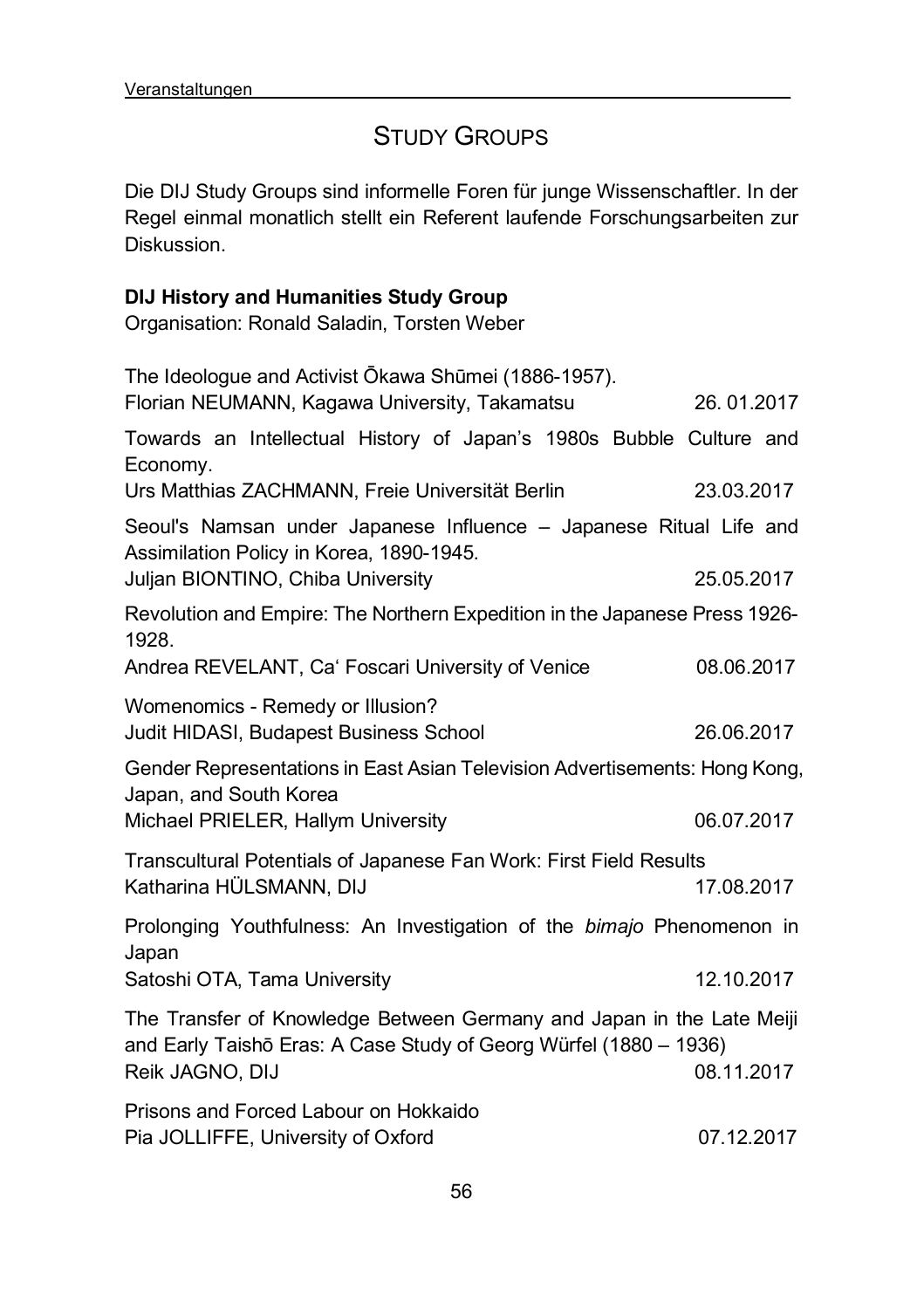# **DIJ Social Sciences Study Group** Organisation: Susanne Brucksch, Sonja Ganseforth, Steffen Heinrich, Hanno Jentzsch, Daniel Kremers Are the Elderly a Cost Factor for Society or its Safety Net? A Comparison of Family Regimes and National Transfer Accounts Data in Germany and Japan Felix LILL, DIJ 28.02.2017 Culture at Work. On the Interplay of Cultural Change and Job Satisfaction in a Japanese Multinational Company Matthias HUBER, DIJ 05.04.2017 The Slow Way Home: Civic Engagement and Walkability in Japanese **Neighbourhoods** Leonard SCHOPPA, University of Virginia 21.06.2017 Local Anti-Nuclear Movements in Japan. The Diverging Cases of Maki and Rokkasho Tina HÜGEL, DIJ 19.07.2017 Evolution and Transformations of Japan's Multilateral Diplomacy Sarah TANKE, DIJ 20.10.2017 School's out Forever – Examining Career Guidance and Transition Mechanisms at Japanese Senior High Schools Vincent LESCH, DIJ 25.10.2017 Outgrowing the "Triple Helix" – The Effects of International Cooperation on the Emergence of Japanese Regional High-tech Innovation Clusters Benjamin RABE, University of Duisburg-Essen 09.11.2017